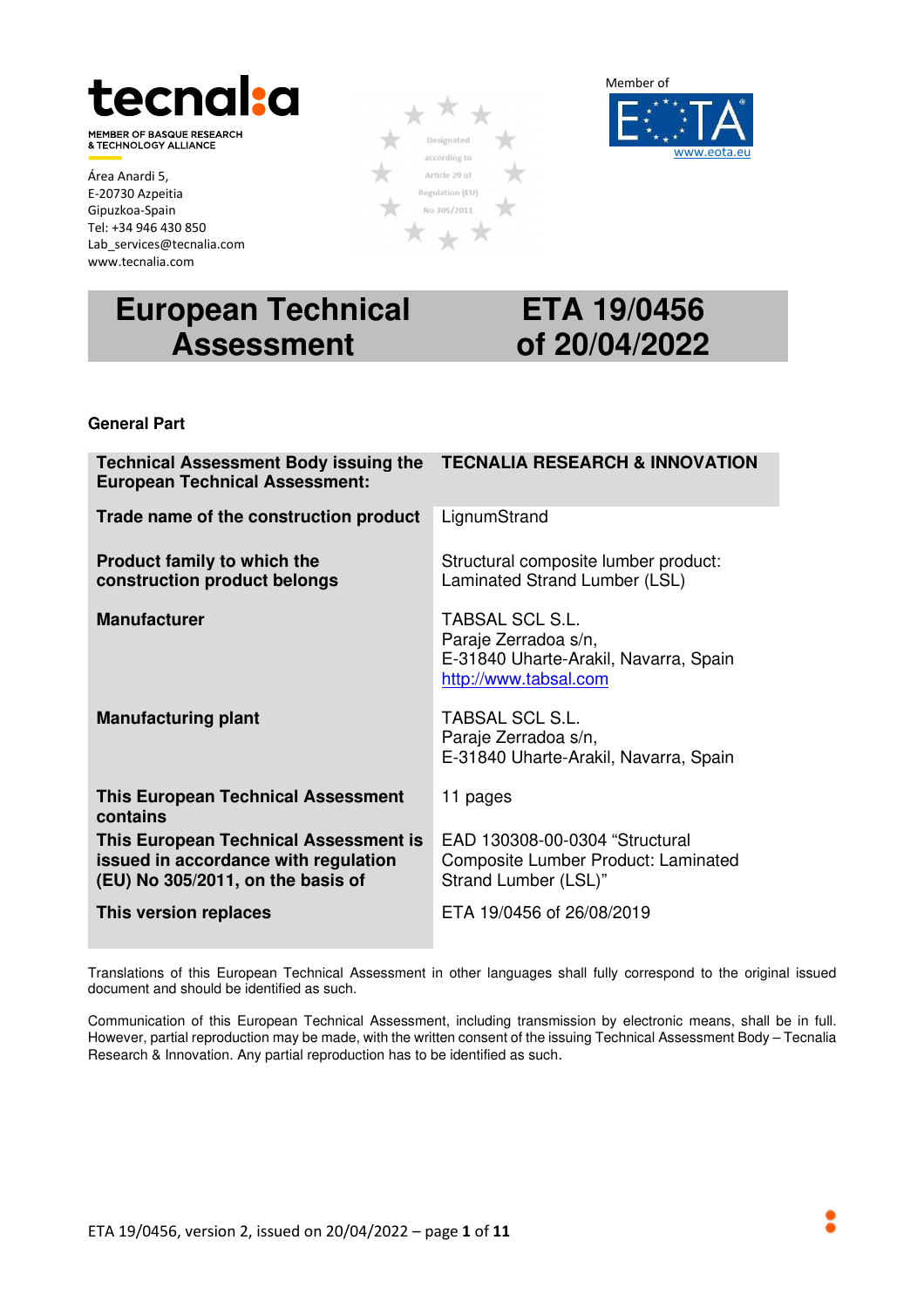

#### **Table of contents**

 $\begin{array}{l} \left( \begin{array}{ccc} 1 & 0 & 0 & 0 \\ 0 & 0 & 0 & 0 \\ 0 & 0 & 0 & 0 \\ 0 & 0 & 0 & 0 \\ 0 & 0 & 0 & 0 \end{array} \right) & \bullet \bullet \\ \left( \begin{array}{ccc} 0 & 0 & 0 \\ 0 & 0 & 0 \\ 0 & 0 & 0 & 0 \\ 0 & 0 & 0 & 0 \end{array} \right) & \bullet \bullet \end{array}$ 

| 1.    |                                                                                           |  |
|-------|-------------------------------------------------------------------------------------------|--|
| 2.    | Specification of the intended use in accordance with the applicable European Assessment   |  |
|       |                                                                                           |  |
|       |                                                                                           |  |
|       |                                                                                           |  |
|       | 3. Performance of the product and references to the methods used for its assessment  4    |  |
|       |                                                                                           |  |
| 3.1.1 |                                                                                           |  |
| 3.1.2 |                                                                                           |  |
| 3.1.3 |                                                                                           |  |
| 3.1.4 |                                                                                           |  |
| 3.1.5 |                                                                                           |  |
| 3.1.6 | Compressive strength perpendicular to grain: edgewise compression 5                       |  |
| 3.1.7 |                                                                                           |  |
| 3.1.8 |                                                                                           |  |
| 3.1.9 |                                                                                           |  |
|       |                                                                                           |  |
|       |                                                                                           |  |
|       |                                                                                           |  |
|       |                                                                                           |  |
|       |                                                                                           |  |
|       |                                                                                           |  |
|       |                                                                                           |  |
|       |                                                                                           |  |
| 3.2.1 |                                                                                           |  |
| 3.2.2 |                                                                                           |  |
|       |                                                                                           |  |
|       | 3.3.1                                                                                     |  |
|       | 4. Assessment and verification of constancy of performance (hereinafter AVCP) system      |  |
|       |                                                                                           |  |
| 5.    | Technical details necessary for the implementation of the AVCP system, as provided for in |  |
|       |                                                                                           |  |

 $\frac{1}{2} \sum_{i=1}^{n} \frac{1}{2} \sum_{j=1}^{n} \frac{1}{2}$ 

 $\ddot{\cdot}$ 

 $\bullet\bullet$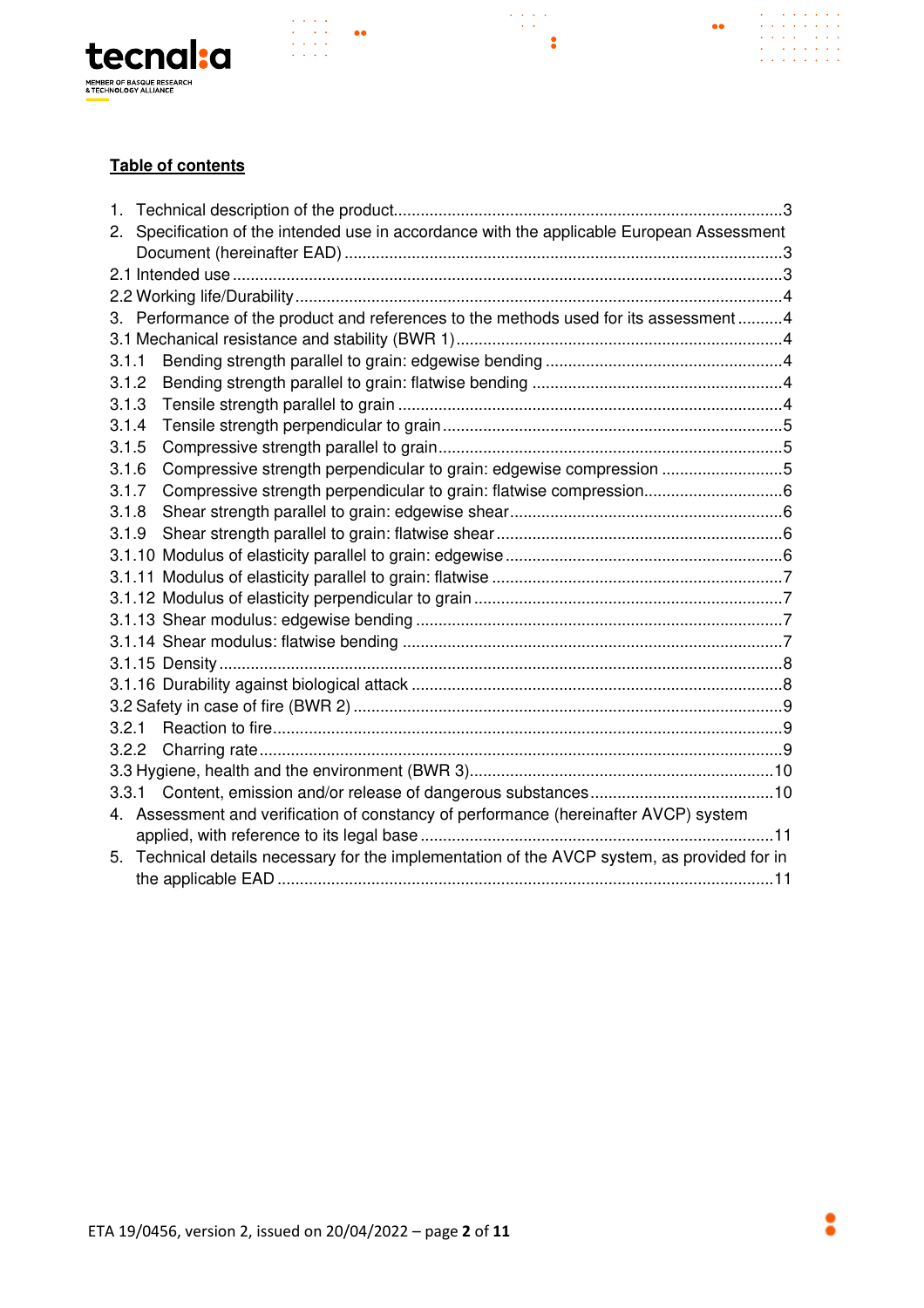



#### **Specific parts**

#### **1. Technical description of the product**

LIGNUMSTRAND is a structural composite lumber called Laminated Strand Lumber (LSL). It is a composite of wood strand elements with wood fibers primarily oriented along the length of the member. The least dimension of the strands shall not exceed 2,54 mm and the average length shall be a minimum of 150 times the least dimension. The width generally shall not exceed 25 mm. LIGNUMSTRAND does not contain recycled wood strand elements.

The current product is manufactured from poplar and has a homogeneous density profile between 600 and 800 kg/ $m<sup>3</sup>$ , due to the process of pressing with steam injection. The adhesive used is diphenylmethane diisocyanate.

Dimension of the LSL boards are between 7500 and 8200 mm length, 620 mm width and between 30 and 80 mm thickness.

LIGNUMSTRAND may be treated with boric acid as flame retardant.



Figure 1. LignumStrand

#### **2. Specification of the intended use in accordance with the applicable European Assessment Document (hereinafter EAD)**

#### **2.1 Intended use**

LIGNUMSTRAND is intended to be used to one- or two-dimensional structural buildings applications including beams, posts, upright, end walls, lintels, purlins, sills, stair stringers, rim boards, studs, ceiling joists and components of trusses and other resistant elements as well as structural panels both vertical and horizontal. And other resistant compositions such as I-joists and box beams.

LIGNUMSTRAND is intended for indoor applications in dry conditions, service class 1 and 2 according to EN 1995-1-1.

LIGNUMSTRAND shall be employed in hazard classes 1 and 2 only, as defined in EN 335.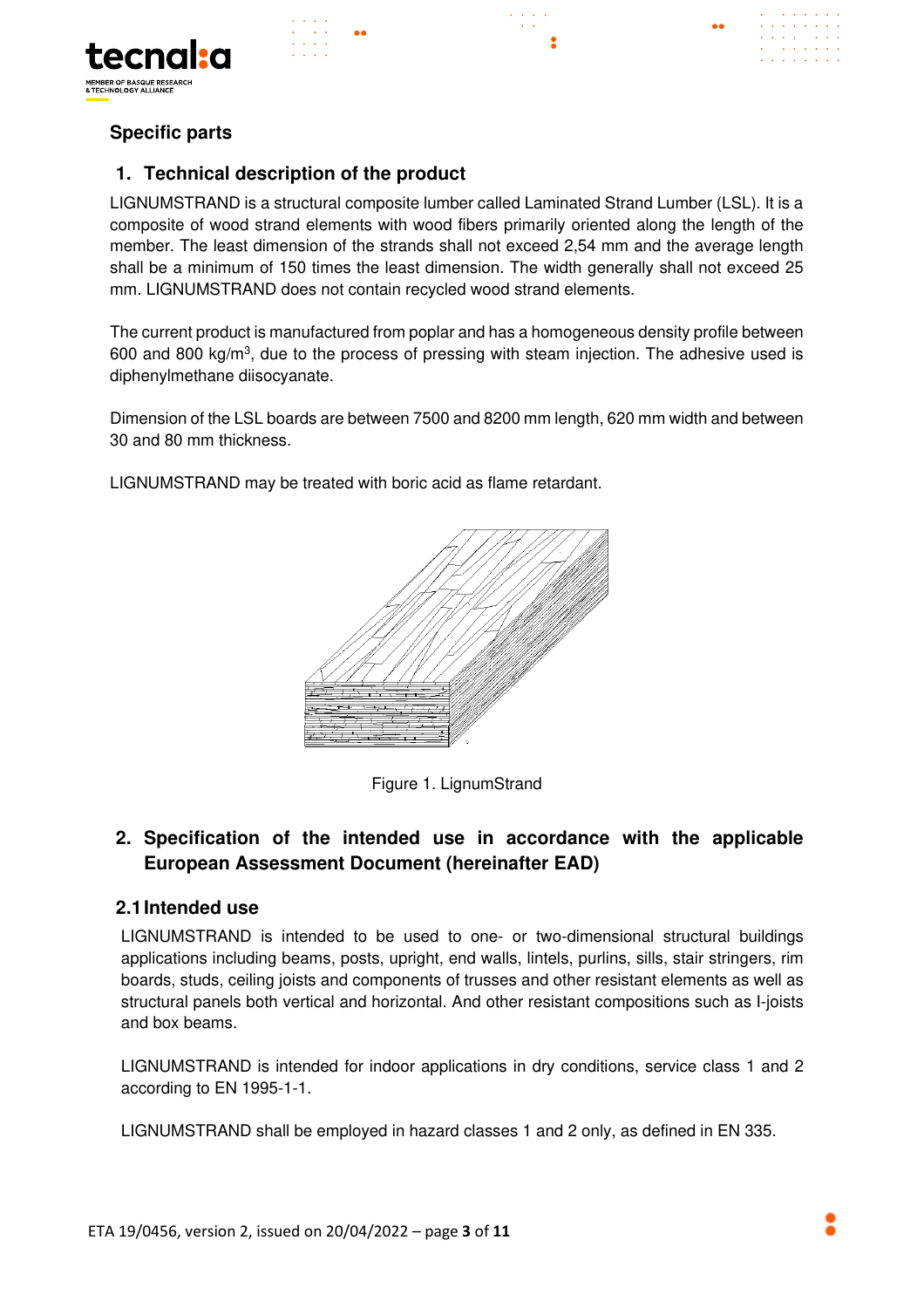

# **2.2 Working life/Durability**

The provisions made in this European Technical Assessment are based on an assumed working life of 50 years as minimum, provided that LIGNUMSTRAND are subject to appropriate use and maintenance. These provisions are based upon the current state of the art and the available knowledge and experience.

The indications given on the working life cannot be interpreted as a guarantee given by the producer or Assessment Body but are to be regarded only as a means for choosing the right products in relation to the expected economically reasonable working life of the works.

### **3. Performance of the product and references to the methods used for its assessment**

#### **3.1 Mechanical resistance and stability (BWR 1)**

3.1.1 Bending strength parallel to grain: edgewise bending

The characteristic value at the 5%-percentile of bending strength, parallel to grain (edgewise bending), in N/mm<sup>2</sup> is shown in the table below.

| Treatment                       | $5\%$ -percentile (N/mm <sup>2</sup> ) |
|---------------------------------|----------------------------------------|
| Samples without treatment       | 35.0                                   |
| Samples treated with boric acid | 27.3                                   |

#### 3.1.2 Bending strength parallel to grain: flatwise bending

The characteristic value at the 5%-percentile of bending strength, parallel to grain (flatwise bending), in N/mm2 is shown in the table below.

| Treatment                       | 5%-percentile $(N/mm2)$ |
|---------------------------------|-------------------------|
| Samples without treatment       | 39.6                    |
| Samples treated with boric acid | 34.4                    |

#### 3.1.3 Tensile strength parallel to grain

The characteristic value at the 5%-percentile of tensile strength, parallel to grain, in N/mm<sup>2</sup> is shown in the table below.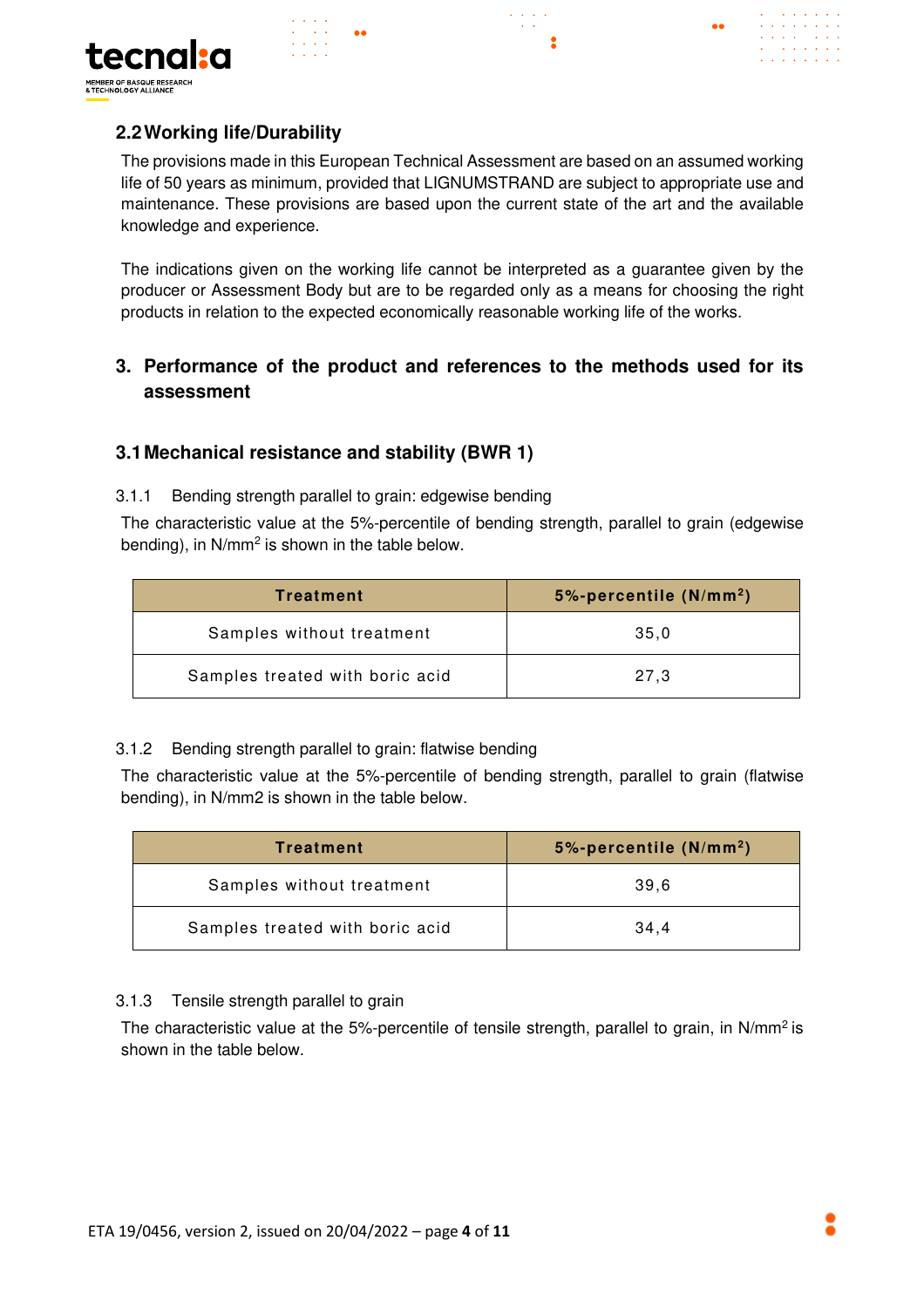

| Treatment                       | 5%-percentile $(N/mm2)$ |
|---------------------------------|-------------------------|
| Samples without treatment       | 29.1                    |
| Samples treated with boric acid | 18.7                    |

 $\mathbb{Z}^{\mathbb{Z}}$  .

#### 3.1.4 Tensile strength perpendicular to grain

The characteristic value at the 5%-percentile of tensile strength, perpendicular to grain (flatwise), in  $N/mm^2$  is shown in the table below.

| Treatment                       | $5\%$ -percentile (N/mm <sup>2</sup> ) |
|---------------------------------|----------------------------------------|
| Samples without treatment       | 0.66                                   |
| Samples treated with boric acid | 0,38                                   |

Tensile strength, perpendicular to grain (edgewise): Performance not assessed.

#### 3.1.5 Compressive strength parallel to grain

The characteristic value at the 5%-percentile of compressive strength, parallel to grain, in N/mm<sup>2</sup> is shown in the table below.

| Treatment                       | 5%-percentile $(N/mm2)$ |
|---------------------------------|-------------------------|
| Samples without treatment       | 29,0                    |
| Samples treated with boric acid | 21.0                    |

#### 3.1.6 Compressive strength perpendicular to grain: edgewise compression

The characteristic value at the 5%-percentile of compressive strength, perpendicular to grain (edgewise compression), in N/mm<sup>2</sup> is shown in the table below.

| Treatment                       | 5%-percentile $(N/mm2)$ |
|---------------------------------|-------------------------|
| Samples without treatment       | 8.7                     |
| Samples treated with boric acid | 8.2                     |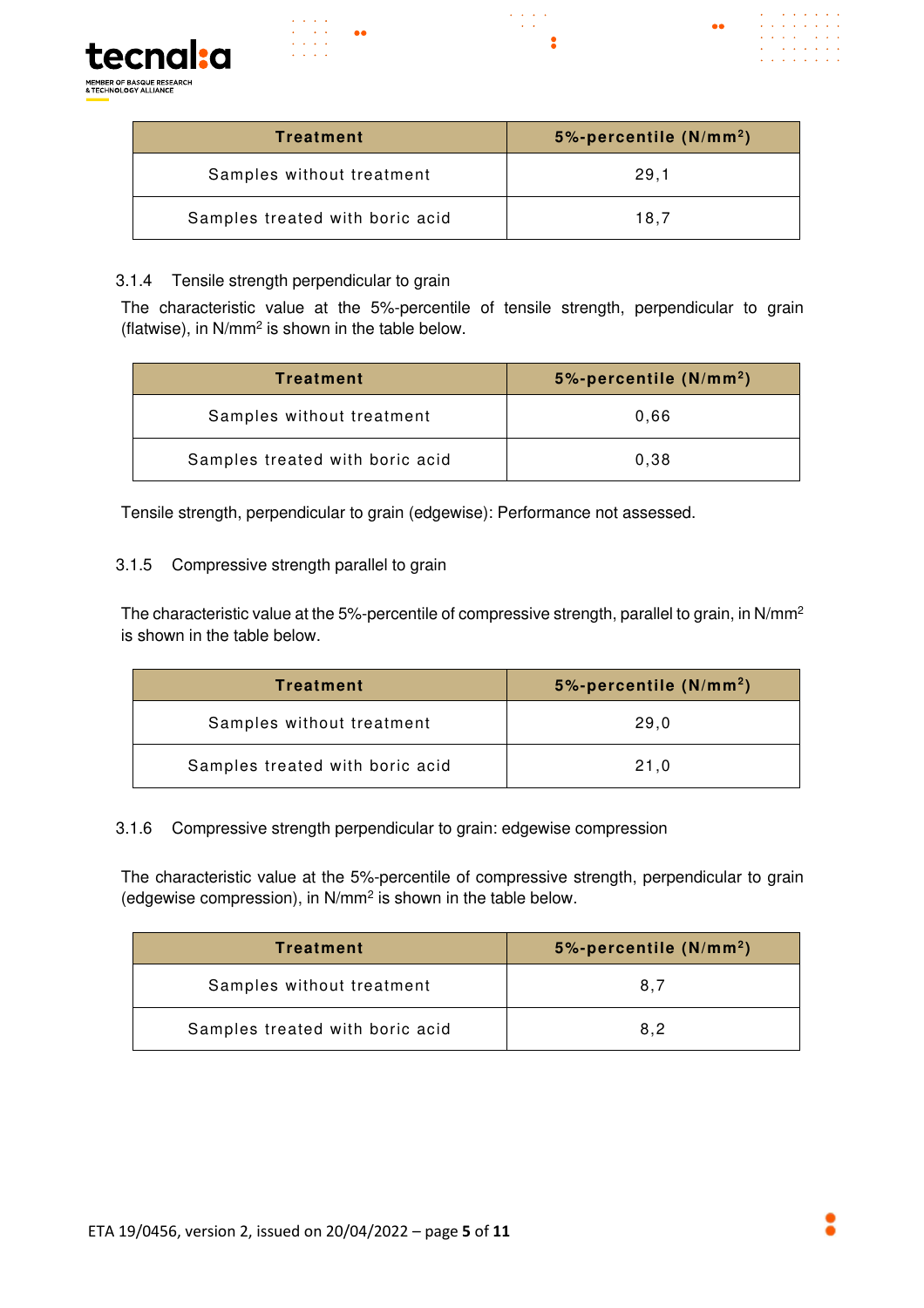

#### 3.1.7 Compressive strength perpendicular to grain: flatwise compression

é.

The characteristic value at the 5%-percentile of compressive strength, perpendicular to grain (flatwise compression), in N/mm<sup>2</sup> is shown in the table below.

| Treatment                       | $5\%$ -percentile (N/mm <sup>2</sup> ) |
|---------------------------------|----------------------------------------|
| Samples without treatment       | 10.8                                   |
| Samples treated with boric acid | 11.2                                   |

#### 3.1.8 Shear strength parallel to grain: edgewise shear

The characteristic value at the 5%-percentile of shear strength, parallel to grain, in N/mm<sup>2</sup> is shown in the table below.

| Treatment                       | 5%-percentile $(N/mm2)$ |
|---------------------------------|-------------------------|
| Samples without treatment       | 8,6                     |
| Samples treated with boric acid | 7.0                     |

#### 3.1.9 Shear strength parallel to grain: flatwise shear

The characteristic value at the 5%-percentile of shear strength, parallel to grain, in N/mm<sup>2</sup> is shown in the table below.

| <b>Treatment</b>                | 5%-percentile $(N/mm2)$ |
|---------------------------------|-------------------------|
| Samples without treatment       | 3.2                     |
| Samples treated with boric acid | 17                      |

3.1.10 Modulus of elasticity parallel to grain: edgewise

The arithmetic mean value of modulus of elasticity parallel to grain, in N/mm<sup>2</sup> is shown in the table below.

| Treatment                       | Mean value $(N/mm2)$ |
|---------------------------------|----------------------|
| Samples without treatment       | 10700                |
| Samples treated with boric acid | 9500                 |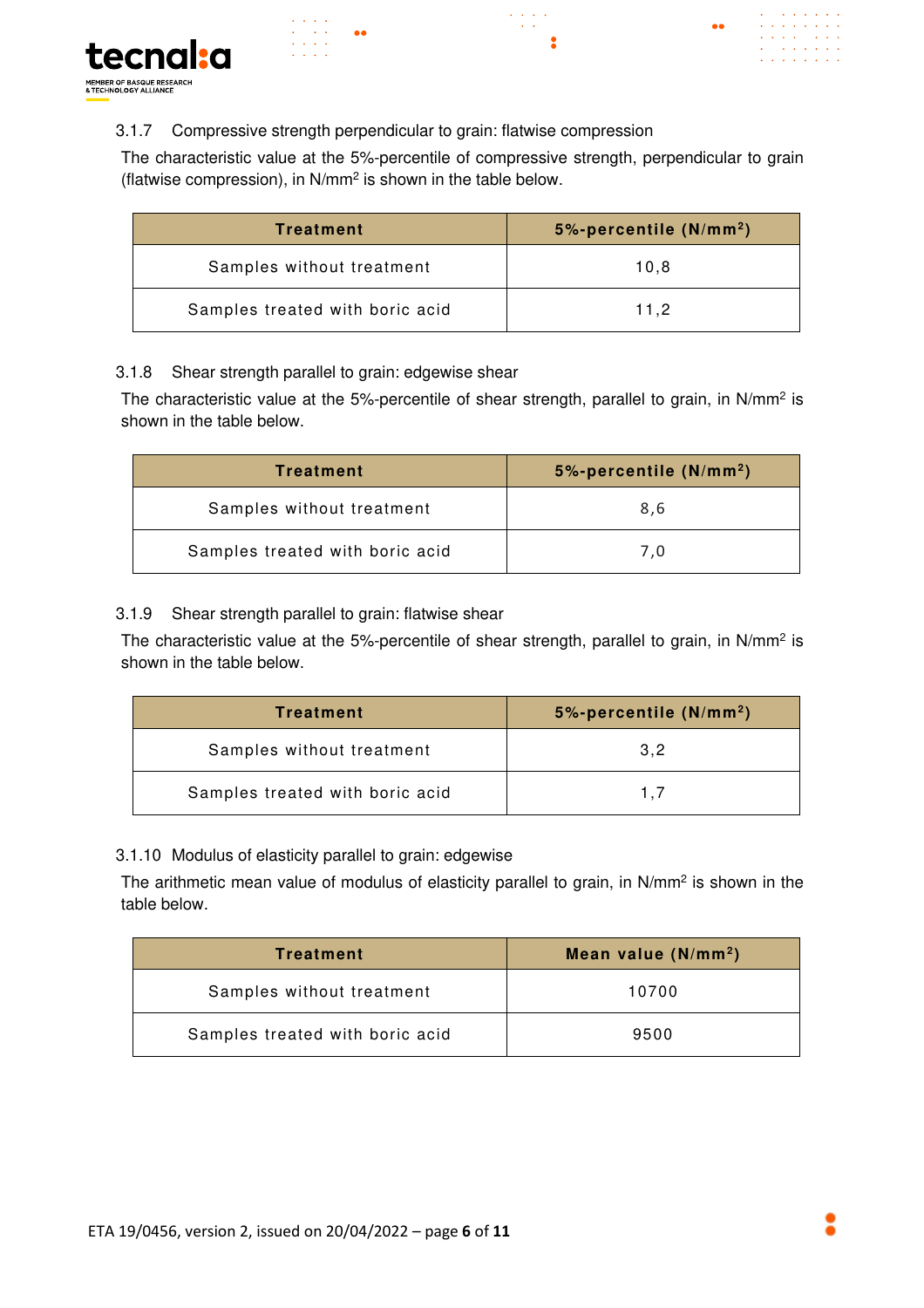

#### 3.1.11 Modulus of elasticity parallel to grain: flatwise

The arithmetic mean value of modulus of elasticity parallel to grain, in N/mm<sup>2</sup> is shown in the table below.

| Treatment                       | Mean value $(N/mm2)$ |  |
|---------------------------------|----------------------|--|
| Samples without treatment       | 11600                |  |
| Samples treated with boric acid | 10600                |  |

#### 3.1.12 Modulus of elasticity perpendicular to grain

The arithmetic mean value of modulus of elasticity perpendicular to grain in tension (flatwise), in N/mm<sup>2</sup> is shown in the table below.

| Treatment                       | Mean value $(N/mm2)$ |  |
|---------------------------------|----------------------|--|
| Samples without treatment       | 180                  |  |
| Samples treated with boric acid | 170                  |  |

Modulus of elasticity, perpendicular to grain in tension (edgewise): Performance not assessed.

#### 3.1.13 Shear modulus: edgewise bending

The arithmetic mean value of shear modulus (edgewise bending), in N/mm<sup>2</sup> is shown in the table below.

| Treatment                       | Mean value $(N/mm2)$ |
|---------------------------------|----------------------|
| Samples without treatment       | 2100                 |
| Samples treated with boric acid | 1500                 |

#### 3.1.14 Shear modulus: flatwise bending

The mean value of shear modulus, in  $N/mm^2$  (flatwise bending) is shown in the table below.

| Treatment                       | Mean value $(N/mm2)$ |
|---------------------------------|----------------------|
| Samples without treatment       | 470                  |
| Samples treated with boric acid | 440                  |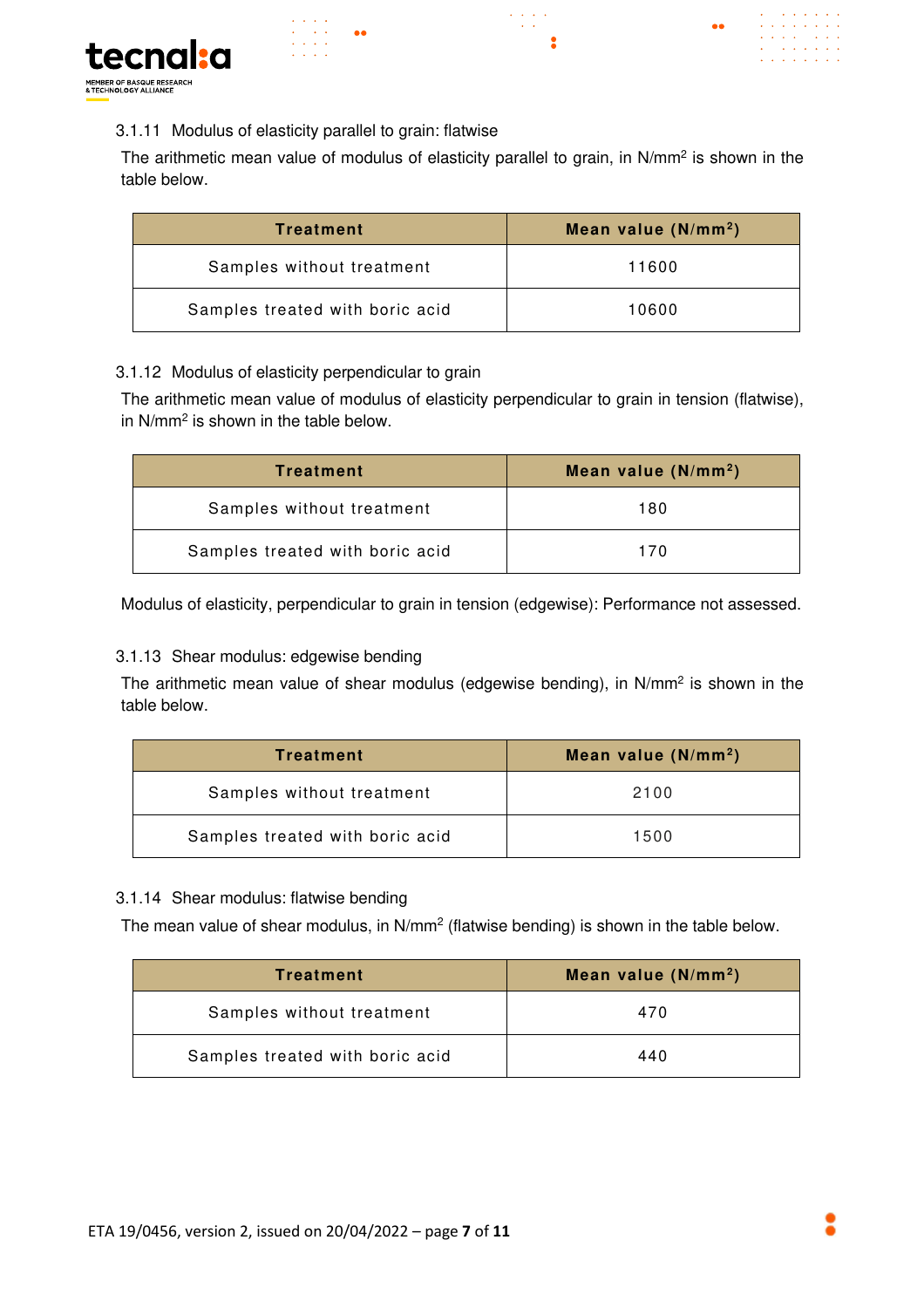







#### 3.1.15 Density

The arithmetic mean value of density, in  $kg/m^3$  is shown in the table below.

| Treatment                       | Mean value $(kg/m3)$ |  |
|---------------------------------|----------------------|--|
| Samples without treatment       | 722                  |  |
| Samples treated with boric acid | 736                  |  |

#### 3.1.16 Durability against biological attack

The durability against biological attack according to EN 335 is shown in the tables below.

| Durability against beetles (Hylotrupes bajulus) |              |  |
|-------------------------------------------------|--------------|--|
| <b>Treatment</b>                                | <b>Class</b> |  |
| Samples without treatment                       | DC D         |  |
| Samples treated with boric acid                 | DC D         |  |

| Durability against termites (Reticulitermes spp.) |              |  |
|---------------------------------------------------|--------------|--|
| <b>Treatment</b>                                  | <b>Class</b> |  |
| Samples without treatment                         | DC S         |  |
| Samples treated with boric acid                   | DC D         |  |

| Durability against fungi<br>(Coniophora puteana, Gloeophyllum trabeum and Poria placenta) |              |  |
|-------------------------------------------------------------------------------------------|--------------|--|
| <b>Treatment</b>                                                                          | <b>Class</b> |  |
| Samples without treatment                                                                 | DC 4         |  |
| Samples treated with boric acid                                                           | DC 1         |  |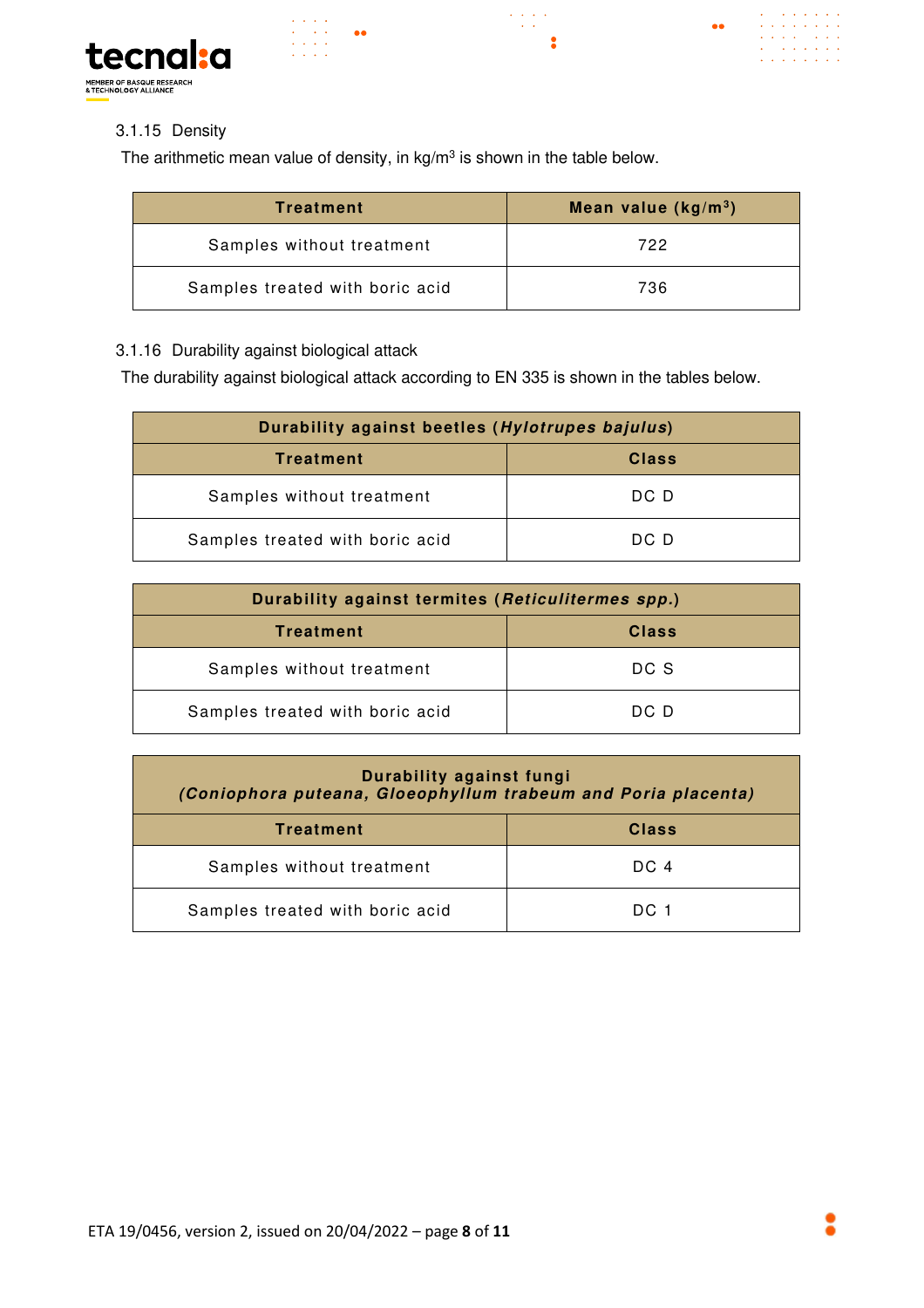

 $\label{eq:2} \begin{array}{c} \mathcal{L}^{\alpha}(\mathcal{L}^{\alpha},\mathcal{L}^{\alpha},\mathcal{L}^{\alpha})\\ \mathcal{L}^{\alpha}(\mathcal{L}^{\alpha},\mathcal{L}^{\alpha}) \end{array}$ 

 $\bullet$ 

 $\bullet \bullet$ 



 $\sim 10$ 

 $\mathcal{L}^{\text{max}}$ 

 $\bullet\bullet$ 

#### 3.2.1 Reaction to fire

The class of reaction to fire of the product is shown in the table below.

| <b>Reaction to fire</b>         |                         |  |
|---------------------------------|-------------------------|--|
| <b>Treatment</b>                | <b>Class</b>            |  |
| Samples without treatment       | No performance assessed |  |
| Samples treated with boric acid | $C-s1$ , $d0$           |  |

#### 3.2.2 Charring rate

The corresponding performance for the resistance to fire is shown in the table below.

| <b>Treatment</b>                   | <b>Exposed area</b> | $\beta_0$ (mm/min) | $\beta_n$ (mm/min) |
|------------------------------------|---------------------|--------------------|--------------------|
| Samples without<br>treatment       | Edge                | 0,56               | 0,59               |
|                                    | Face                | 0,53               |                    |
| Samples treated with<br>boric acid | Edge                | 0,52               | 0,54               |
|                                    | Face                | 0,45               |                    |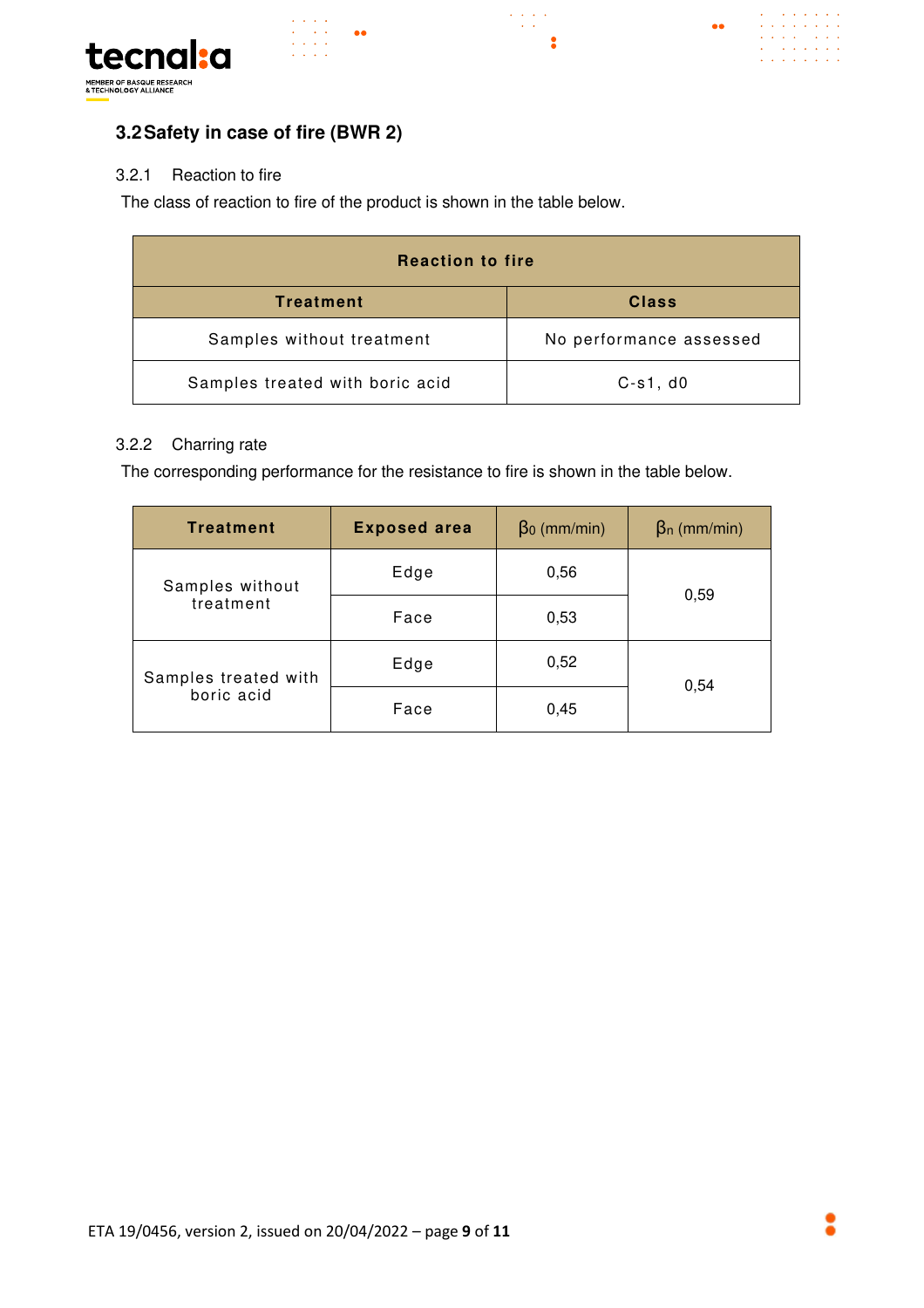

#### **3.3 Hygiene, health and the environment (BWR 3)**

 $\begin{array}{l} \mathcal{L}_{\mathcal{A}}(\mathcal{A}) \rightarrow \mathcal{A} \\ \mathcal{L}_{\mathcal{A}}(\mathcal{A}) \rightarrow \mathcal{A} \end{array}$ 

3.3.1 Content, emission and/or release of dangerous substances

 $\bullet$ 

The performance of the product according to EAD 130308-00-0304, clause 2.2.19 has been assessed.

 $\begin{array}{l} \mathcal{L}^{\mathcal{A}}(\mathcal{A}) \rightarrow \mathcal{A} \\ \mathcal{L}^{\mathcal{A}}(\mathcal{A}) \rightarrow \mathcal{A} \end{array}$ 

 $\overline{\mathbf{z}}$ 

 $\bullet \bullet$ 

 $\mathbb{Z}^{\mathbb{Z}^2}$  .

 $\mathbf{1}^{\prime}$  ,  $\mathbf{1}^{\prime}$  ,  $\mathbf{1}^{\prime}$  ,  $\mathbf{1}^{\prime}$ 

**Carl Carl** 

The release scenarios for '' LIGNUMSTRAND" with respect dangerous substances are:

- IA1: Product with direct contact with indoor air
- IA2: Product with indirect contact to indoor air

| Substance(s) classified as EU-cat.<br>Carc. 1A/1B <sup>a)</sup>                                                                                                                                                                                                                                                                                                                                                                                | The product does not contain these dangerous substances actively<br>used <sup>d)</sup>                                                                                     |                             |                            |
|------------------------------------------------------------------------------------------------------------------------------------------------------------------------------------------------------------------------------------------------------------------------------------------------------------------------------------------------------------------------------------------------------------------------------------------------|----------------------------------------------------------------------------------------------------------------------------------------------------------------------------|-----------------------------|----------------------------|
| Substance(s) classified as EU-cat.<br>Muta. 1A/1Bb)                                                                                                                                                                                                                                                                                                                                                                                            |                                                                                                                                                                            |                             |                            |
| Substance(s) classified as EU-cat.<br>Repr. 1A and/or 1Bc)                                                                                                                                                                                                                                                                                                                                                                                     |                                                                                                                                                                            |                             |                            |
| SVOC and VOC <sup>e)</sup>                                                                                                                                                                                                                                                                                                                                                                                                                     | The product was tested for the emission of dangerous substances<br>using the loading factor $L = 1.4 \text{ m}^2/\text{m}^3$ and was therefore<br>assessed <sup>e)</sup> : |                             |                            |
|                                                                                                                                                                                                                                                                                                                                                                                                                                                | <b>Concentrations</b><br>after 3 days<br>After 28 days                                                                                                                     |                             |                            |
|                                                                                                                                                                                                                                                                                                                                                                                                                                                | <b>TVOC</b><br>$(2 C_6$ to < C <sub>16</sub> )                                                                                                                             | $0,24 \, \text{mg/m}^3$     | $0,22 \text{ mg/m}^3$      |
|                                                                                                                                                                                                                                                                                                                                                                                                                                                | Carcinogenic<br>EU-cat. 1A /1B                                                                                                                                             | $<$ 0,001 mg/m <sup>3</sup> | $<$ 0,005mg/m <sup>3</sup> |
|                                                                                                                                                                                                                                                                                                                                                                                                                                                | <b>TSVOC</b><br>$(2 C_{16} to C_{22})$                                                                                                                                     |                             | $<$ 0,005mg/m <sup>3</sup> |
|                                                                                                                                                                                                                                                                                                                                                                                                                                                | <b>TVOC without NIK</b>                                                                                                                                                    |                             | $<$ 0,005mg/m <sup>3</sup> |
|                                                                                                                                                                                                                                                                                                                                                                                                                                                | Toluene                                                                                                                                                                    |                             | $<$ 1 µg/m <sup>3</sup>    |
|                                                                                                                                                                                                                                                                                                                                                                                                                                                | Formaldehyde                                                                                                                                                               | ---                         | $3 \mu g/m^3$              |
|                                                                                                                                                                                                                                                                                                                                                                                                                                                | Acetaldehyde                                                                                                                                                               |                             | 22 $\mu$ g/m <sup>3</sup>  |
|                                                                                                                                                                                                                                                                                                                                                                                                                                                | R-value with<br>reference to EU-LCI                                                                                                                                        |                             | 0, 29                      |
|                                                                                                                                                                                                                                                                                                                                                                                                                                                | R-value with<br>reference to NIK                                                                                                                                           |                             | 0, 29                      |
| Wood preservatives                                                                                                                                                                                                                                                                                                                                                                                                                             | The product does not contain these substances actively used <sup>d)</sup><br>PCP not detected f)                                                                           |                             |                            |
| Formaldehyde <sup>g)</sup>                                                                                                                                                                                                                                                                                                                                                                                                                     | Samples without treatment: Class E1                                                                                                                                        |                             |                            |
|                                                                                                                                                                                                                                                                                                                                                                                                                                                | Samples with treatment: Class E1                                                                                                                                           |                             |                            |
| Phenol                                                                                                                                                                                                                                                                                                                                                                                                                                         | The product does not contain this substance in the raw material <sup>d)</sup>                                                                                              |                             |                            |
| a) (H350, H350i), in accordance with Regulation (EC)No 1272/2008.<br>b) (H340), in accordance with Regulation (EC) No1272/2008.<br>c) (H360, H360F, H360D, H360FD), in accordance with Regulation (EC) No1272/2008.<br>d) Performance based on a manufacturer's declaration about contained dangerous substances<br>e) Statement according to test report. Test.acc. EN 16516<br>f) Statement according to test report. Test.acc. CEN/TR 14823 |                                                                                                                                                                            |                             |                            |

g) Statement according to test report. Test.acc. EN 717-1